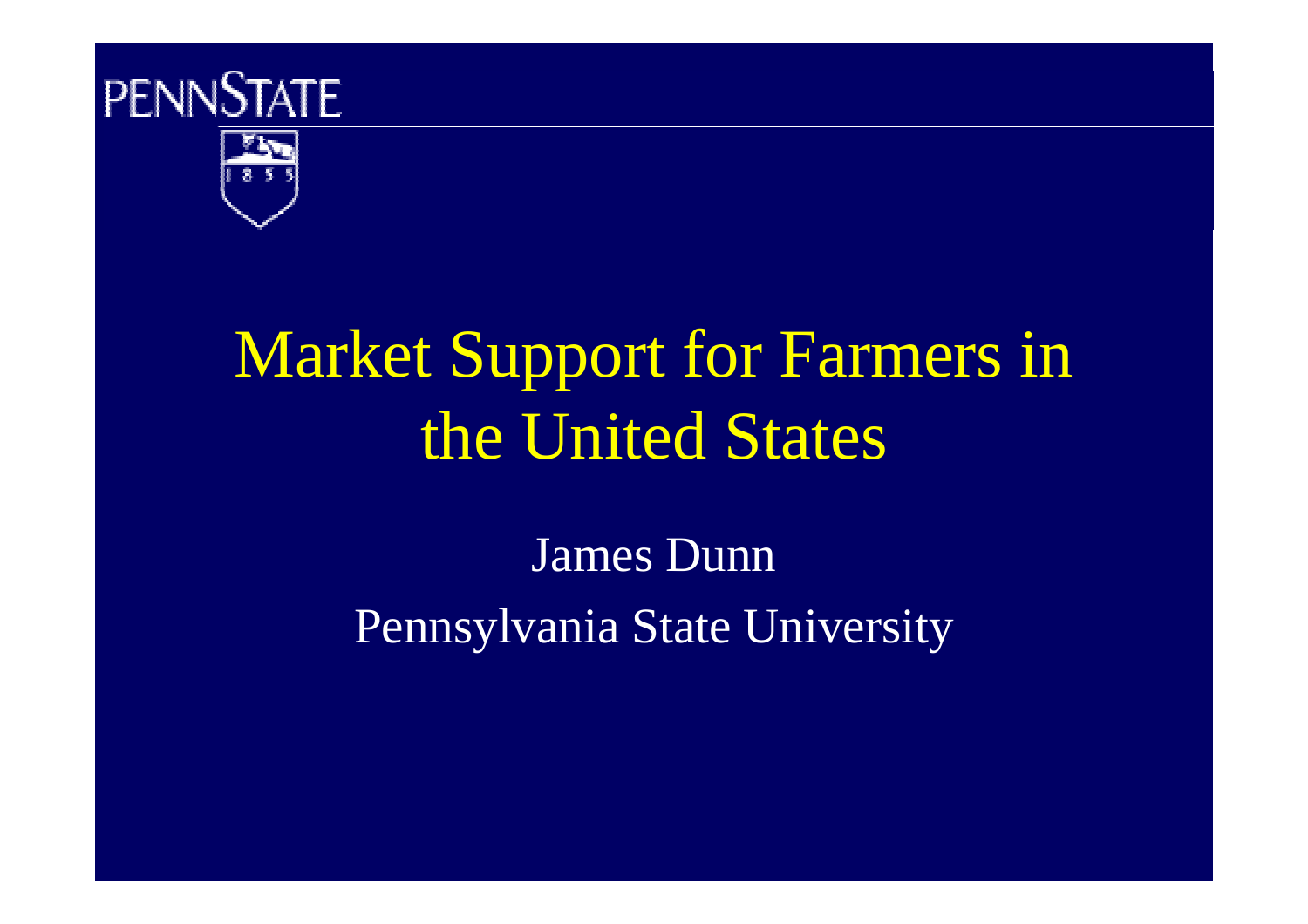# **History**

- Commodity programs started as temporary measure in 1930s
- Political support remained after depression
- Farm problems occur regularly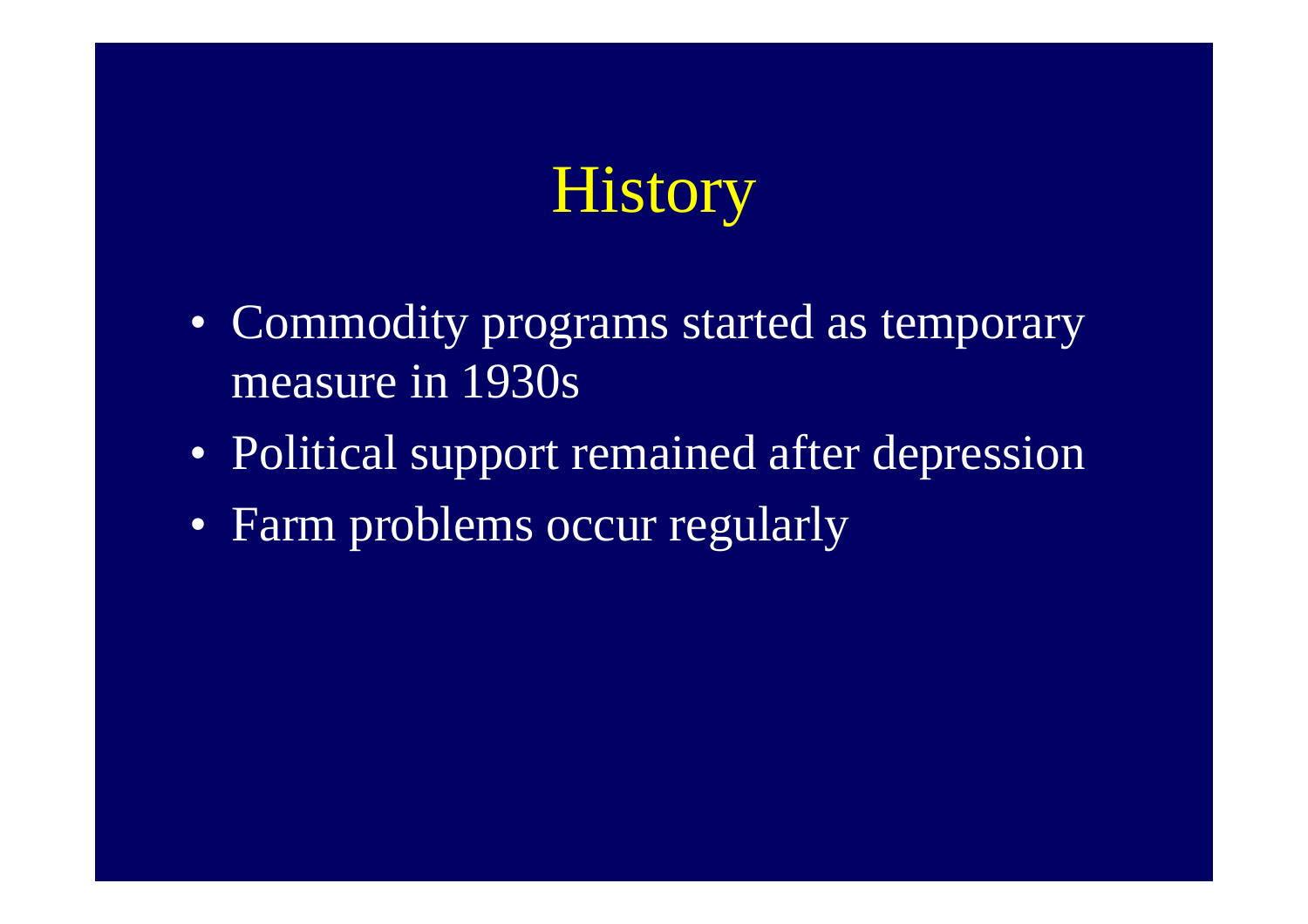## Economics of Agricultural Policy

- Goal raise farm incomes, end farm failures
- Actually gives farmers a one-time boost in wealth
- Don't work in long run
- Don't stop farm exit
- Subsidize large farms more than small
- Subsidize rich at expense of poor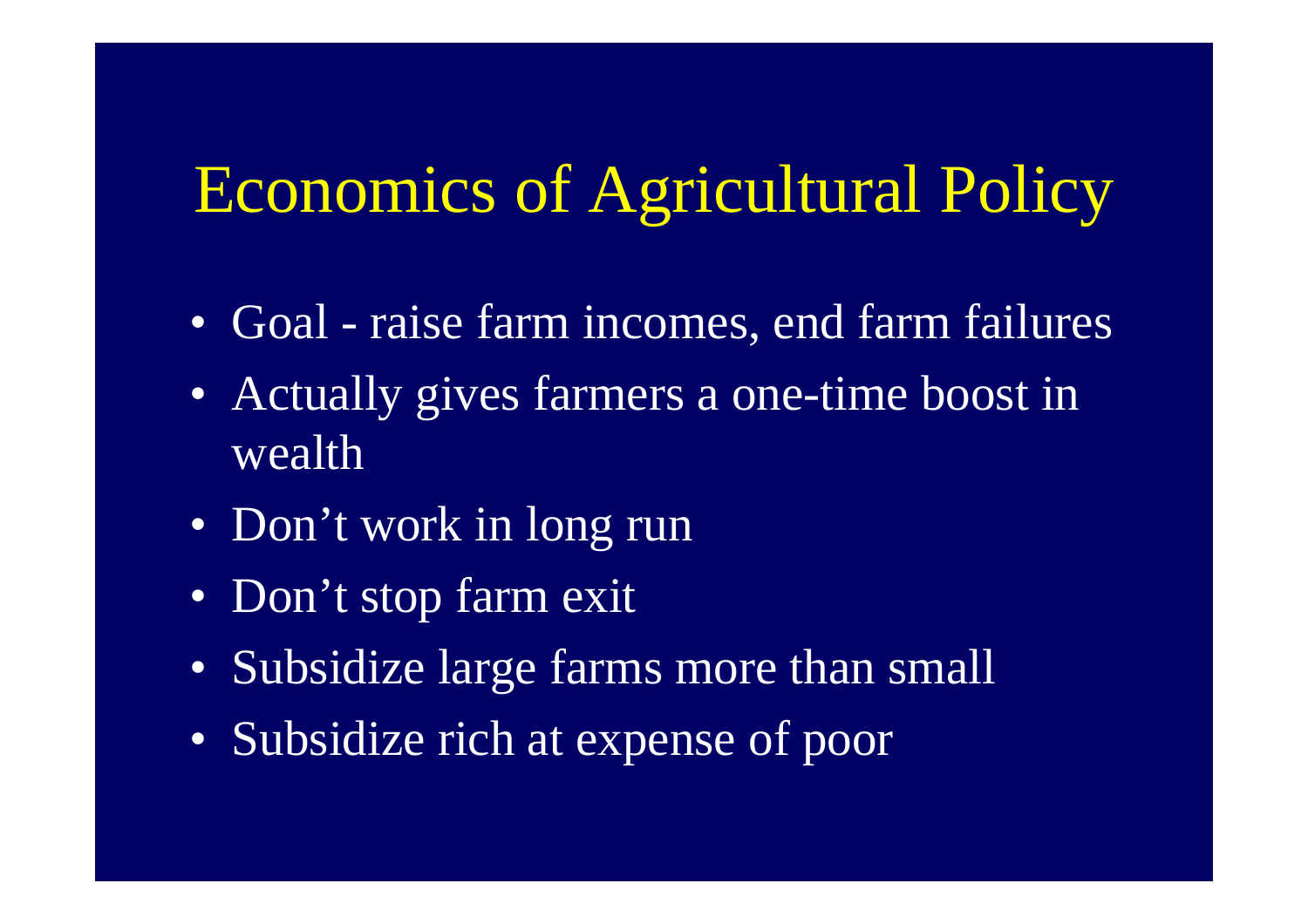### Program Commodities

- Feed grains mostly corn
- Oil seeds mostly soybeans
- Wheat
- Cotton, rice, sugar, peanuts
- Dairy products
- Wool, mohair, honey, dry peas
- 13% of Farm Bill spending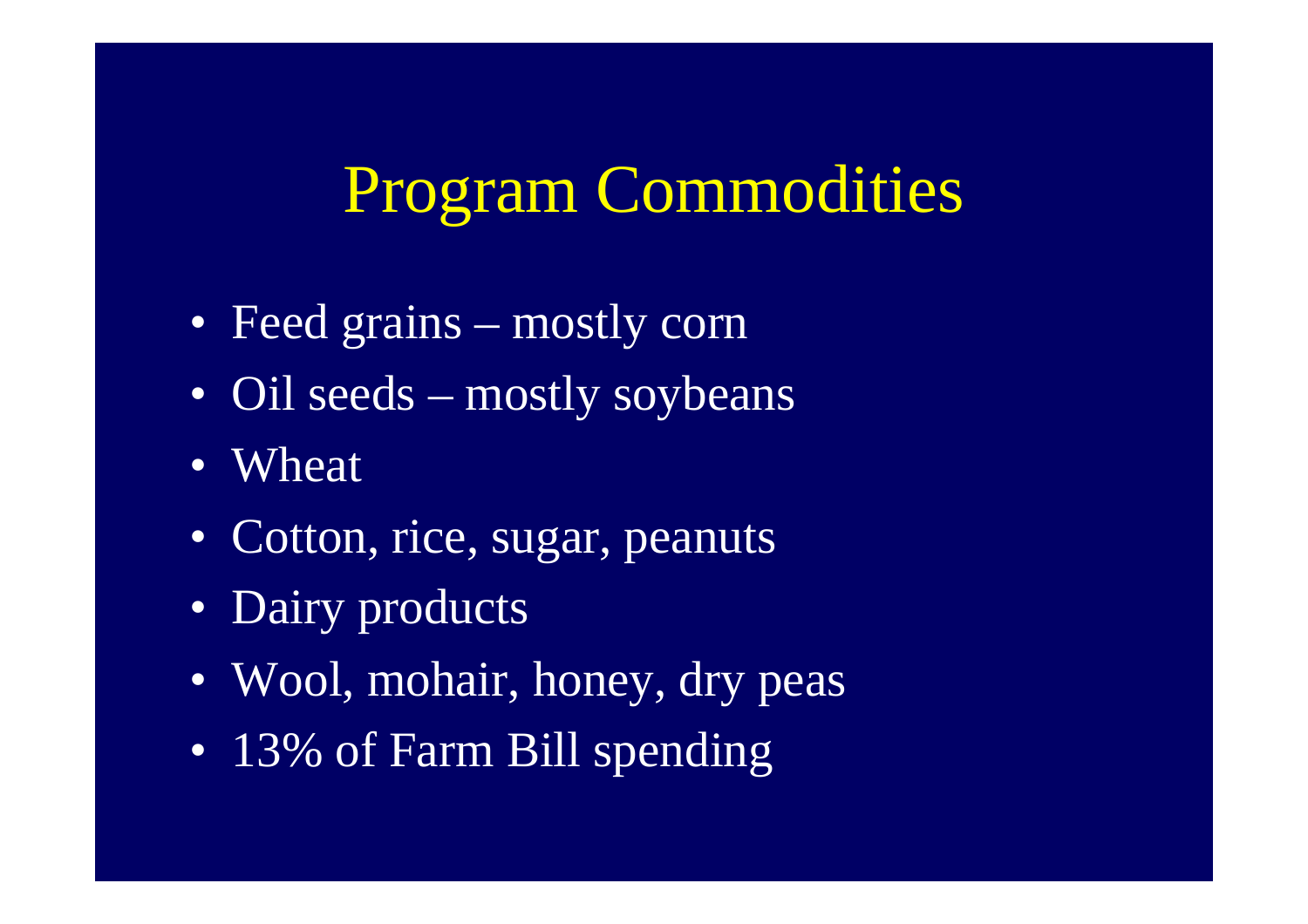### Types of Policies

- Quotas limit production makes it difficult to expand – quota gains value if it can be sold or rented – only sugar now
- Price supports government buys surplus
- Countercyclical payments
- Direct Payments attempt to decouple payments from market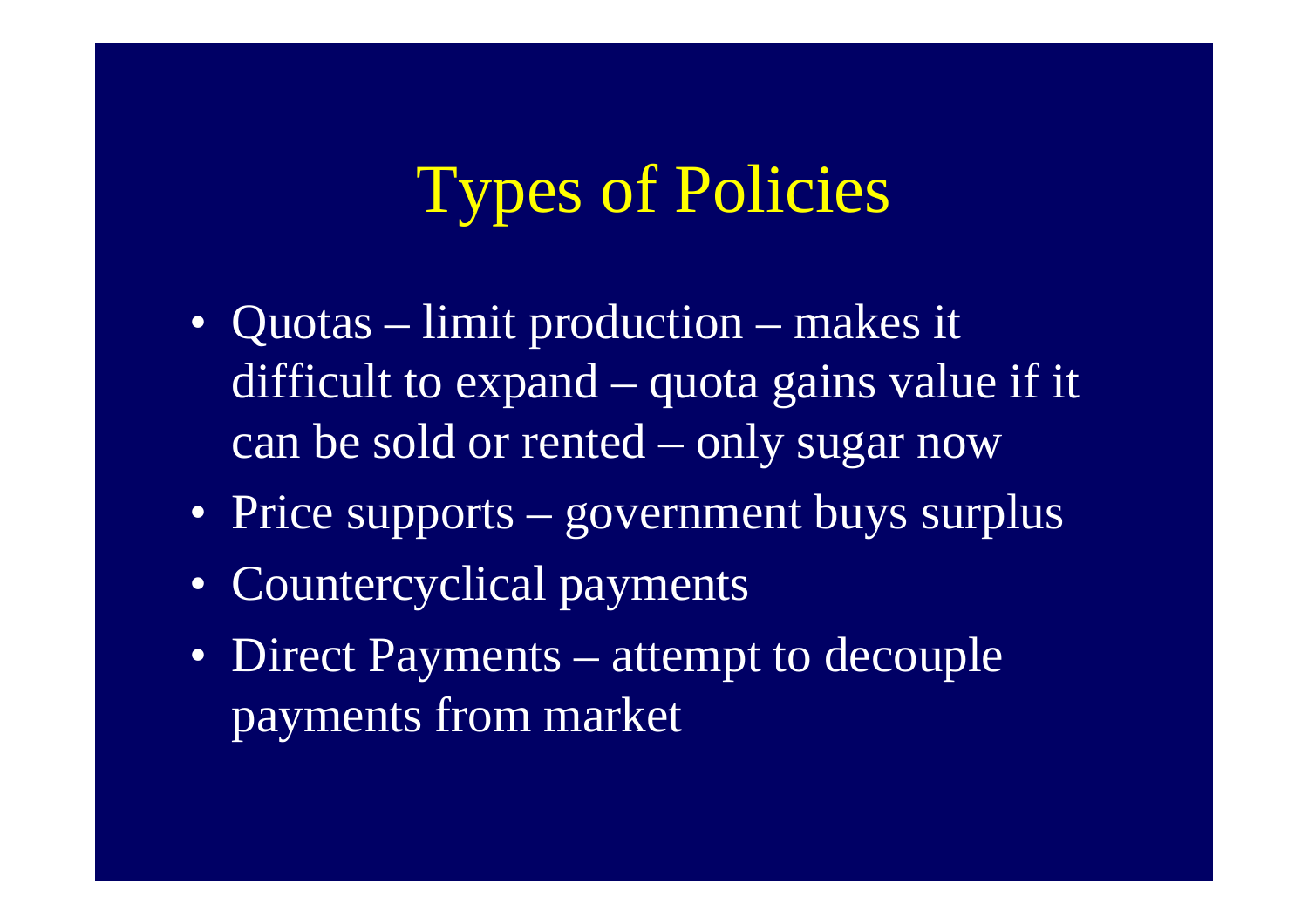### Types of Policies

- Deficiency payments farmer produces what he wants – government pays a portion of difference between target price and market price – no production surpluses –expensive
- Land retirement pay farmers not to grow –takes least productive land out of production – hurts some regional economies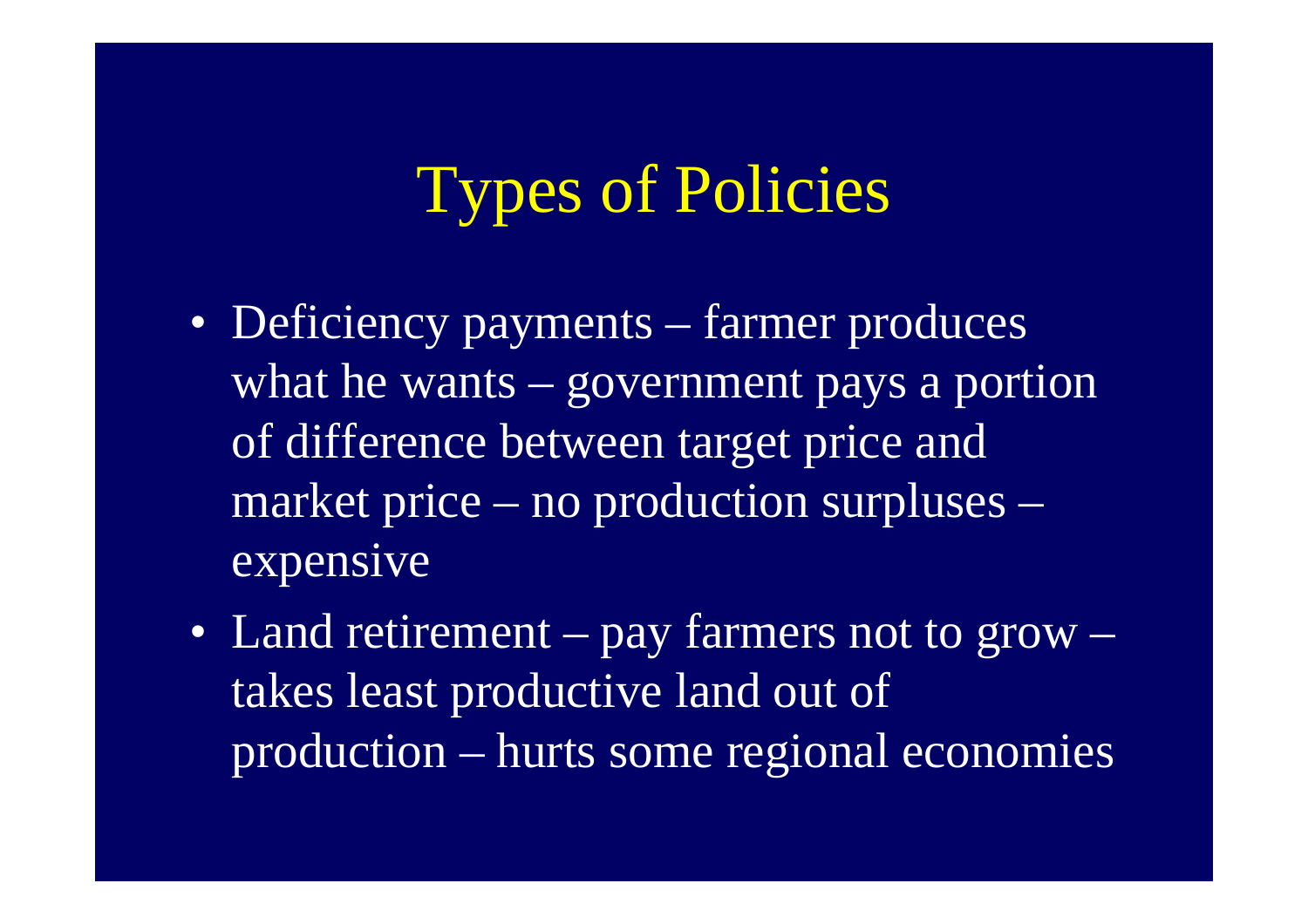### Marketing Loan

- Interim financing, and if prices fall below loan rate, income support
- Commodity loans may be repaid in three ways:
	- $\mathcal{L}_{\mathcal{A}}$ At the loan rate plus interest costs
	- $\mathcal{L}_{\mathcal{A}}$  By forfeiting the pledged crop to the government at loan maturity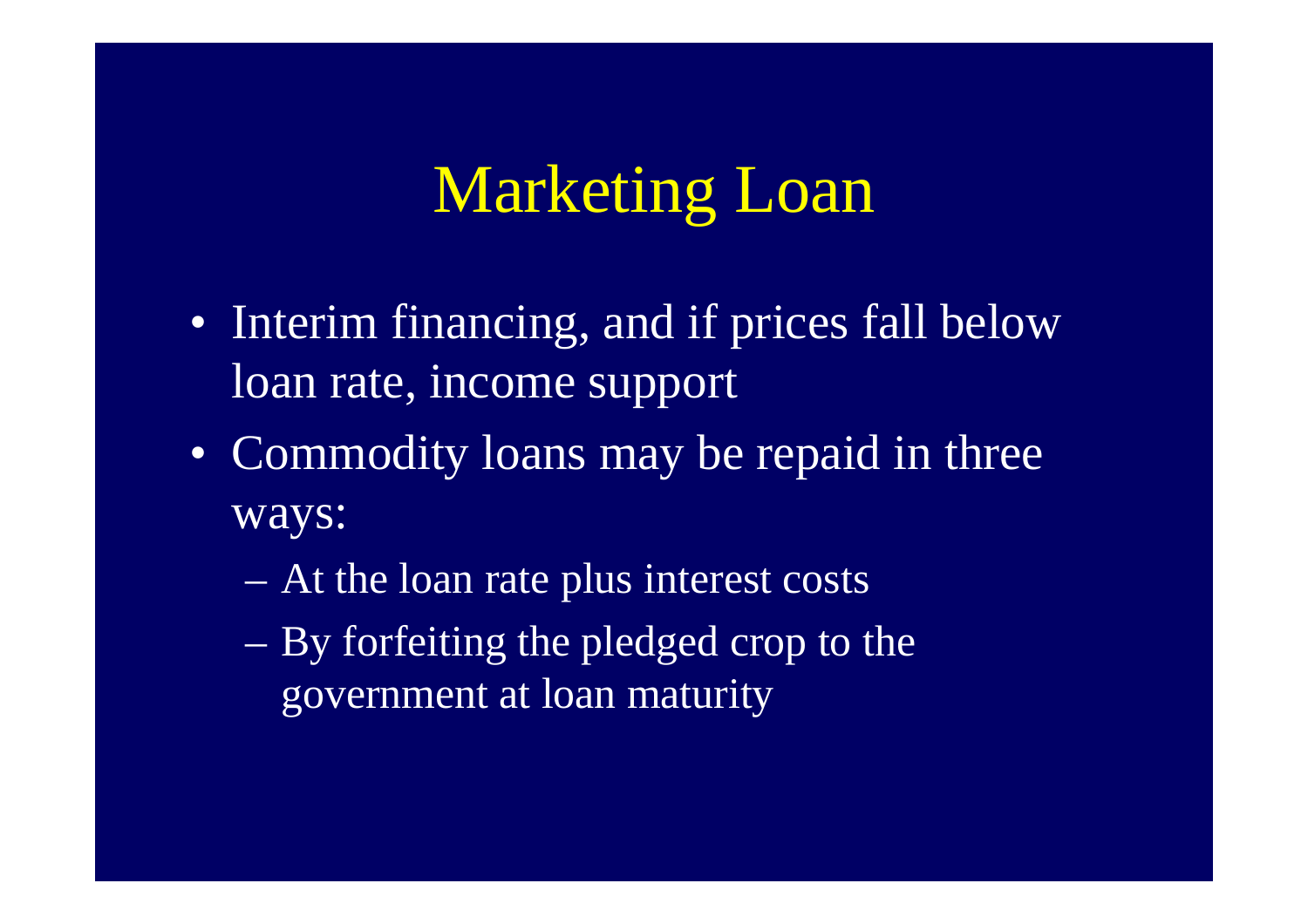### ACRE Program

- Average Crop Revenue Election
- New program
- Revenue insurance based on
	- $\mathcal{L}_{\mathcal{A}}$ 5 year average yield
	- –2 year average national price
	- $\mathcal{L}_{\mathcal{A}}$ support price reflects current conditions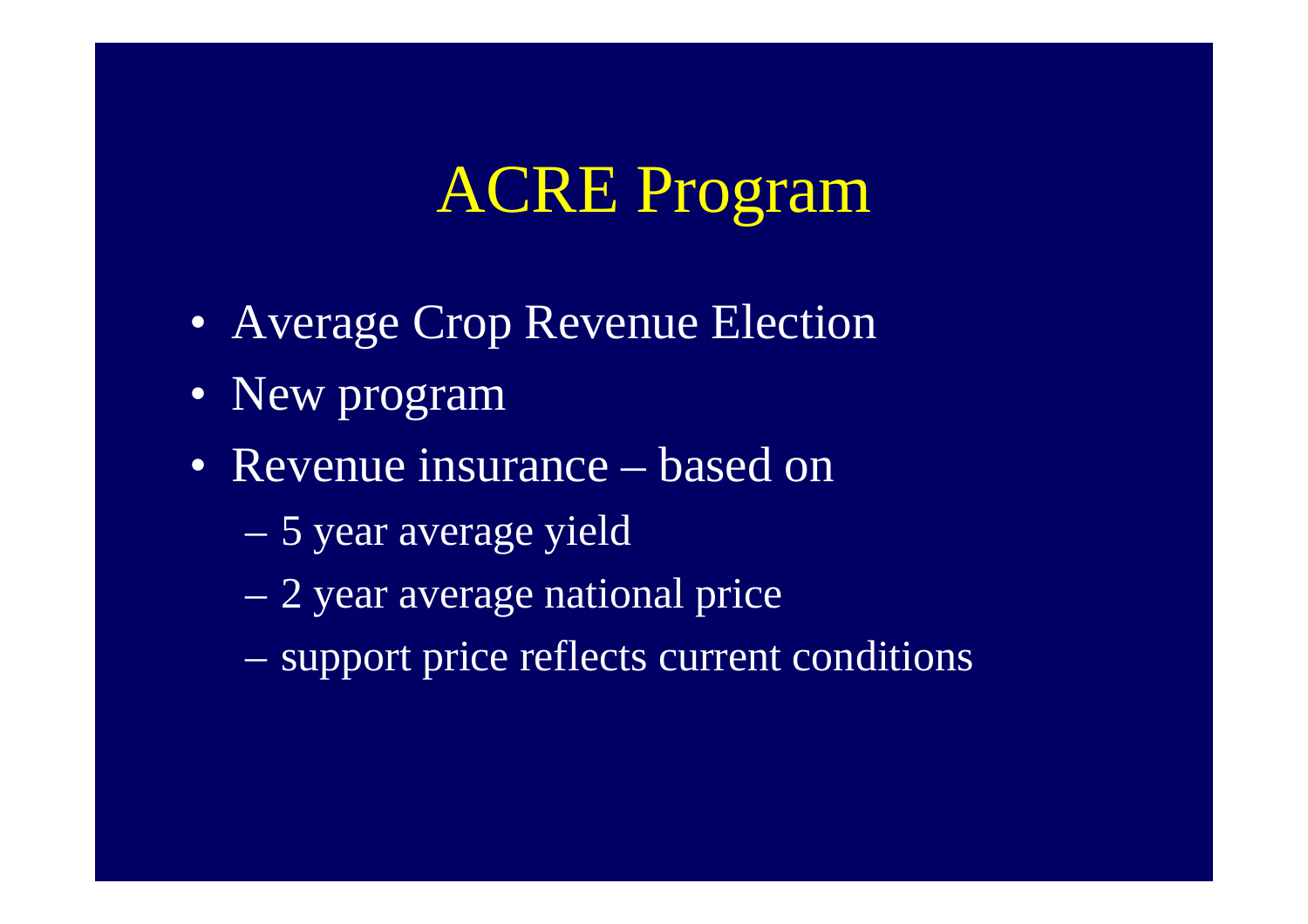#### Participation Rules

- Direct payments 80% of before
- Marketing loan rate 70% of before
- Get acre payments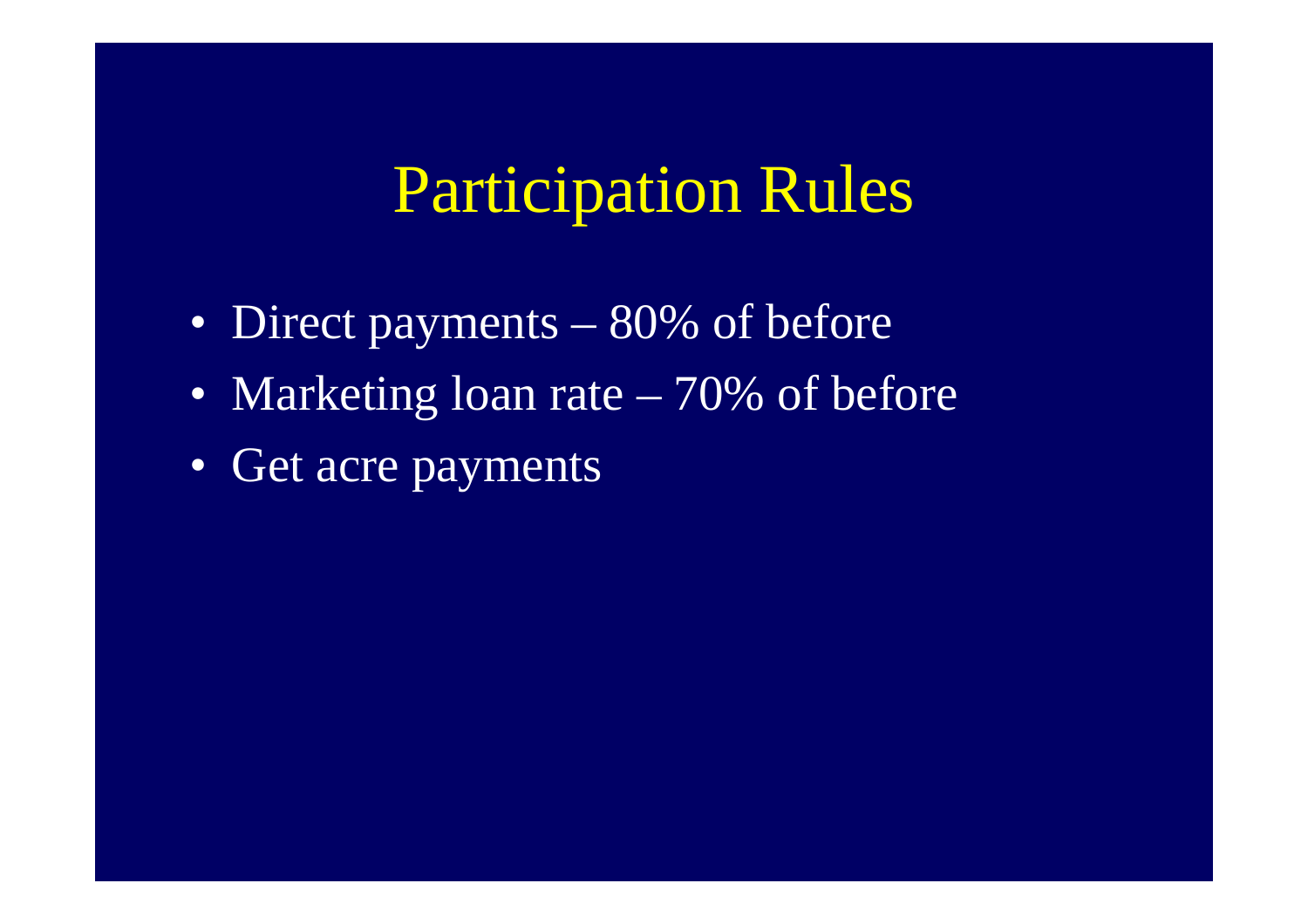#### Payments occur

- If actual state revenue is less that revenue guarantee
- And actual farm revenue is less than farm benchmark revenue
- Payment will be made on 83% of planted acres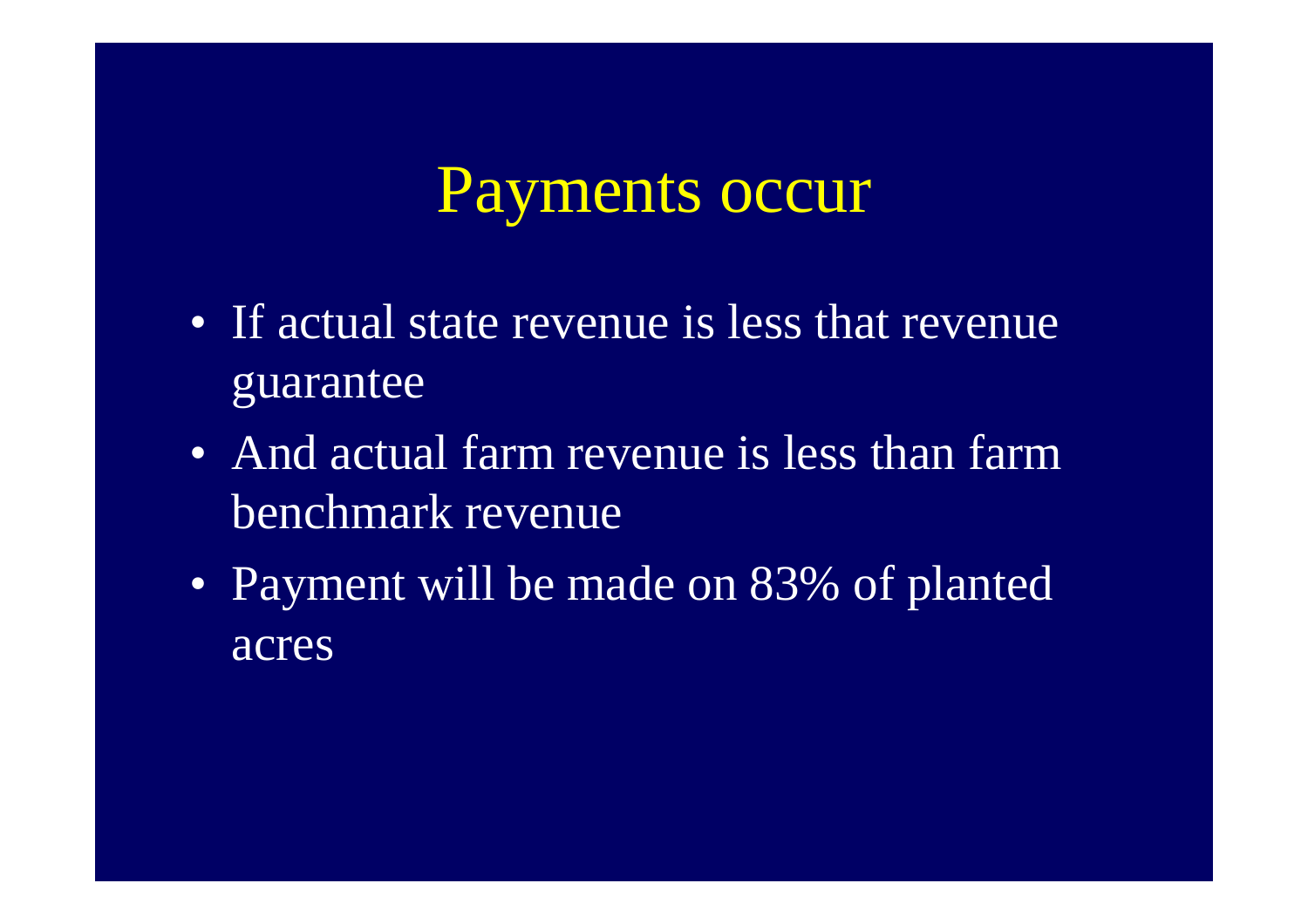#### Capitalization of Programs

- Farmers learn program will continue
- Price of land and cows and other specialized assets reflects value to best farmers
- Artificially high milk prices drive up prices of cows
- Worst farmers still lose money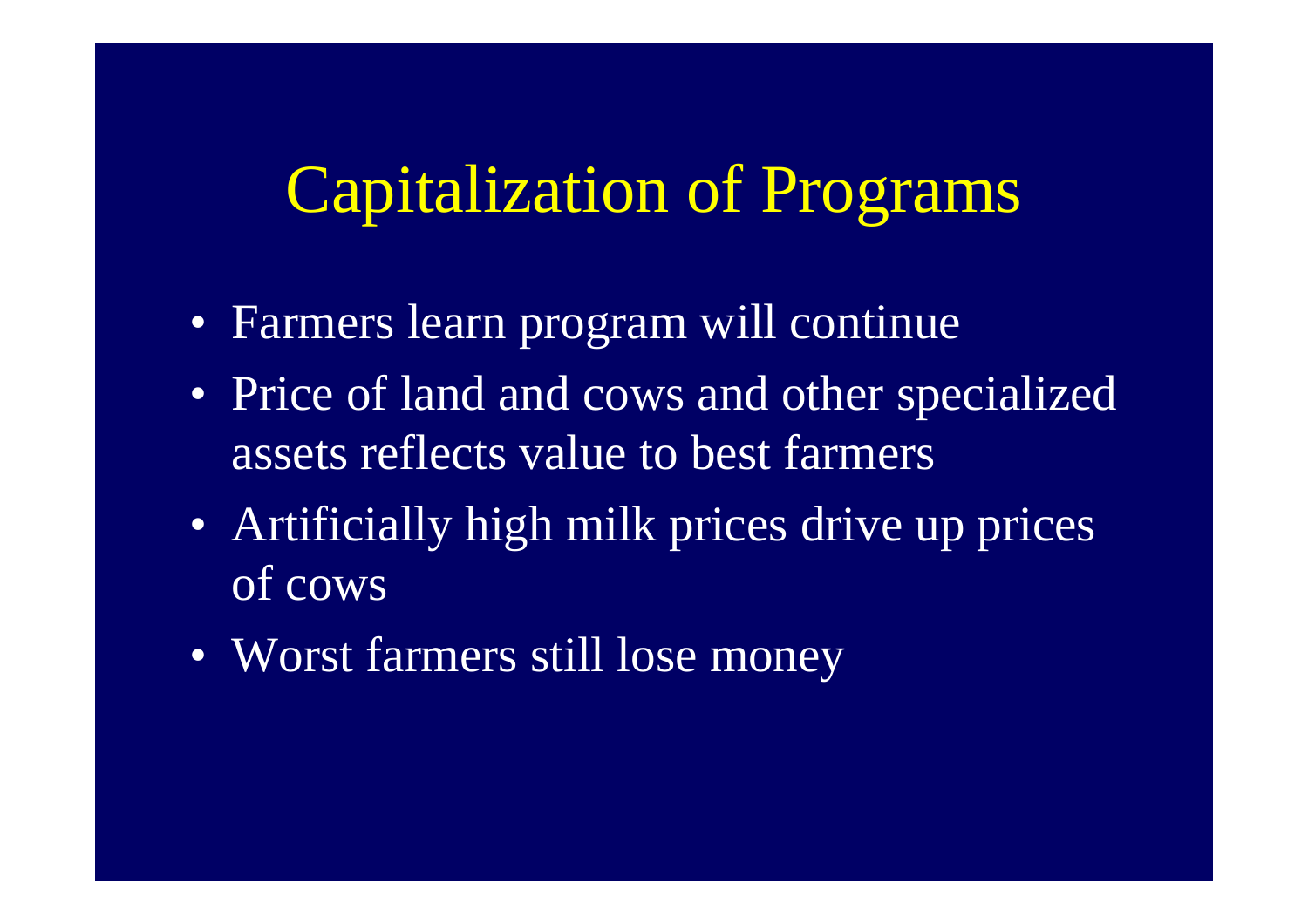### Bio-Fuels

- Subsidies for corn from ethanol
- Loans for bio-refineries
- Corn and soybean prices are very high
- Vegetable oil prices very high
- Very little savings in petroleum use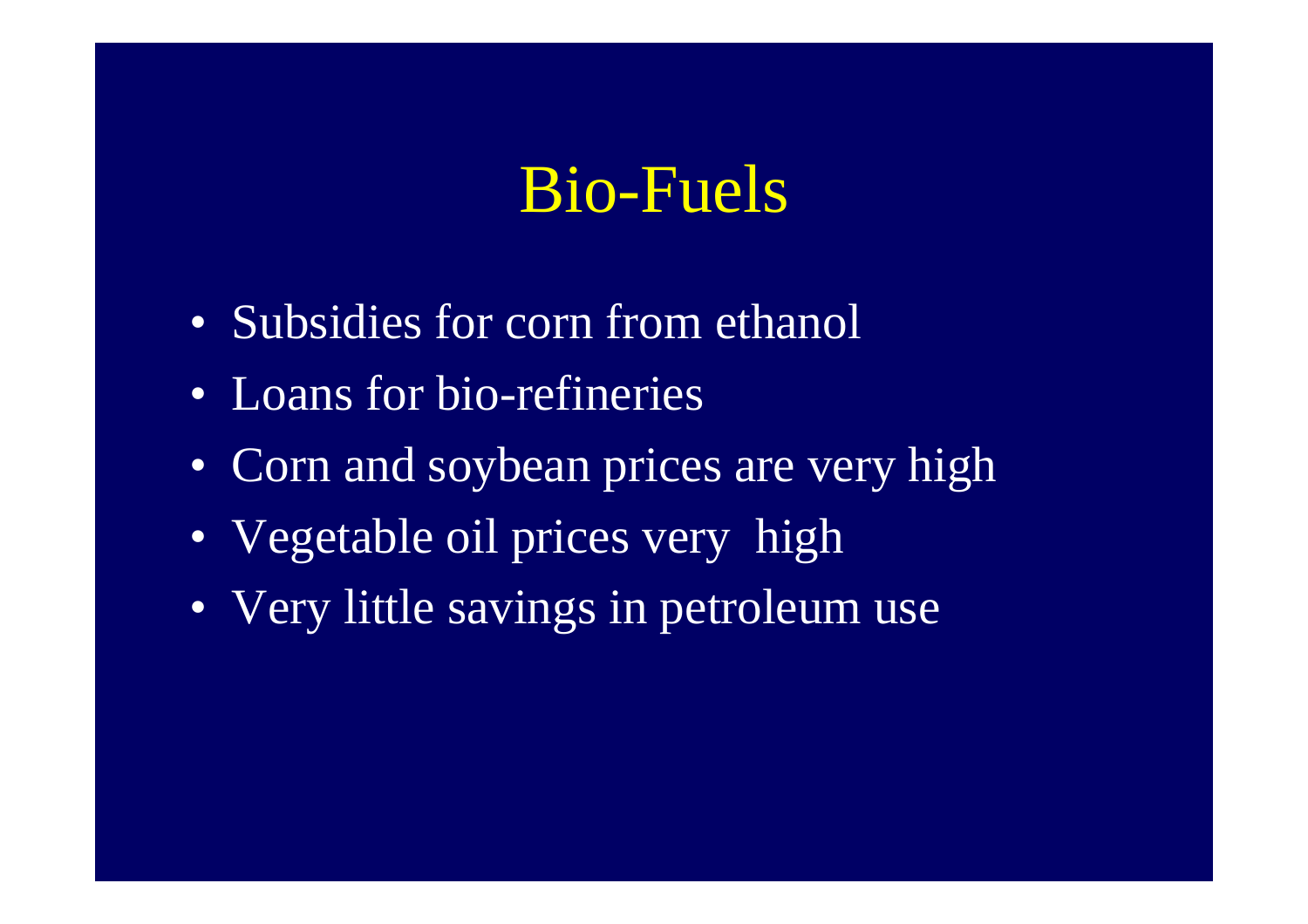## Policy Attributes

- Complicated
- Controversial
- Political
- Slow to change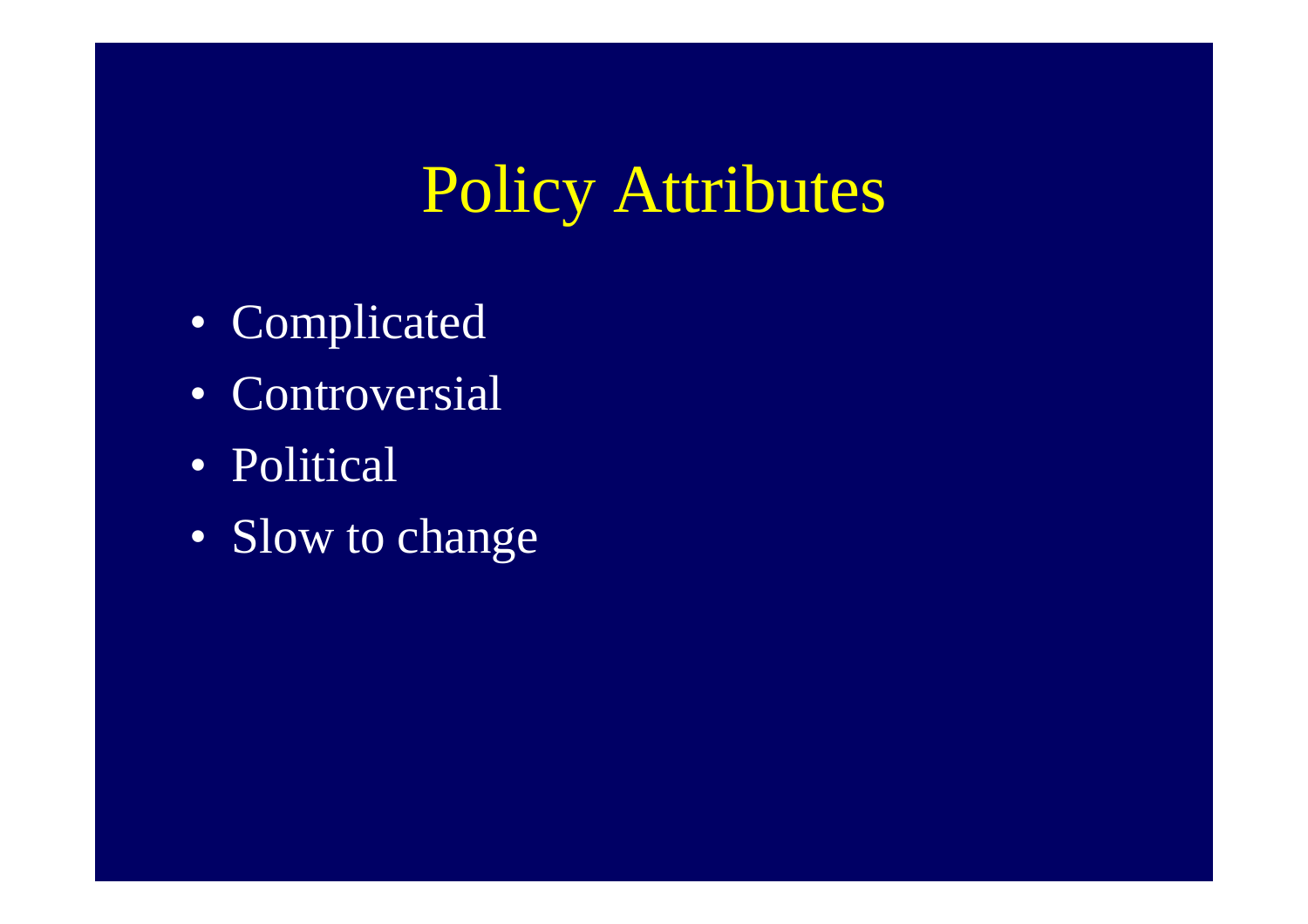## U.S. Government Organization

- Three branches
- Executive
	- President
	- Administers laws
- Legislative
	- House of Representatives and Senate
	- Writes laws
- Judicial
	- Interprets Laws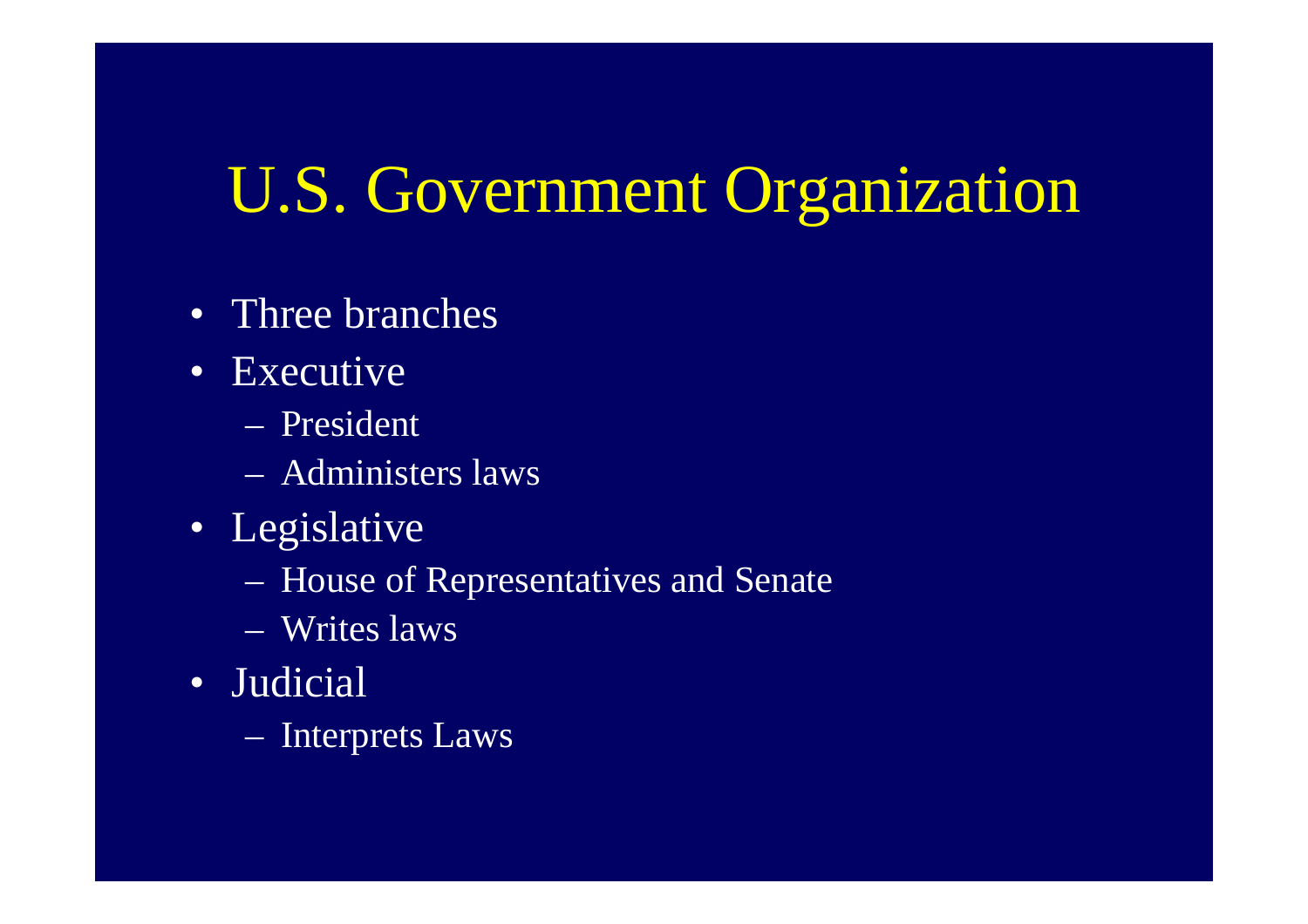#### Some important points

- Very few farmers
- House of Representatives based on population – disproportionately urban
- Senate two members per state more rural
- Often control of Congress very close
	- $\mathcal{L}_{\mathcal{A}}$ Senate 51-48-1
	- House 229 -205-1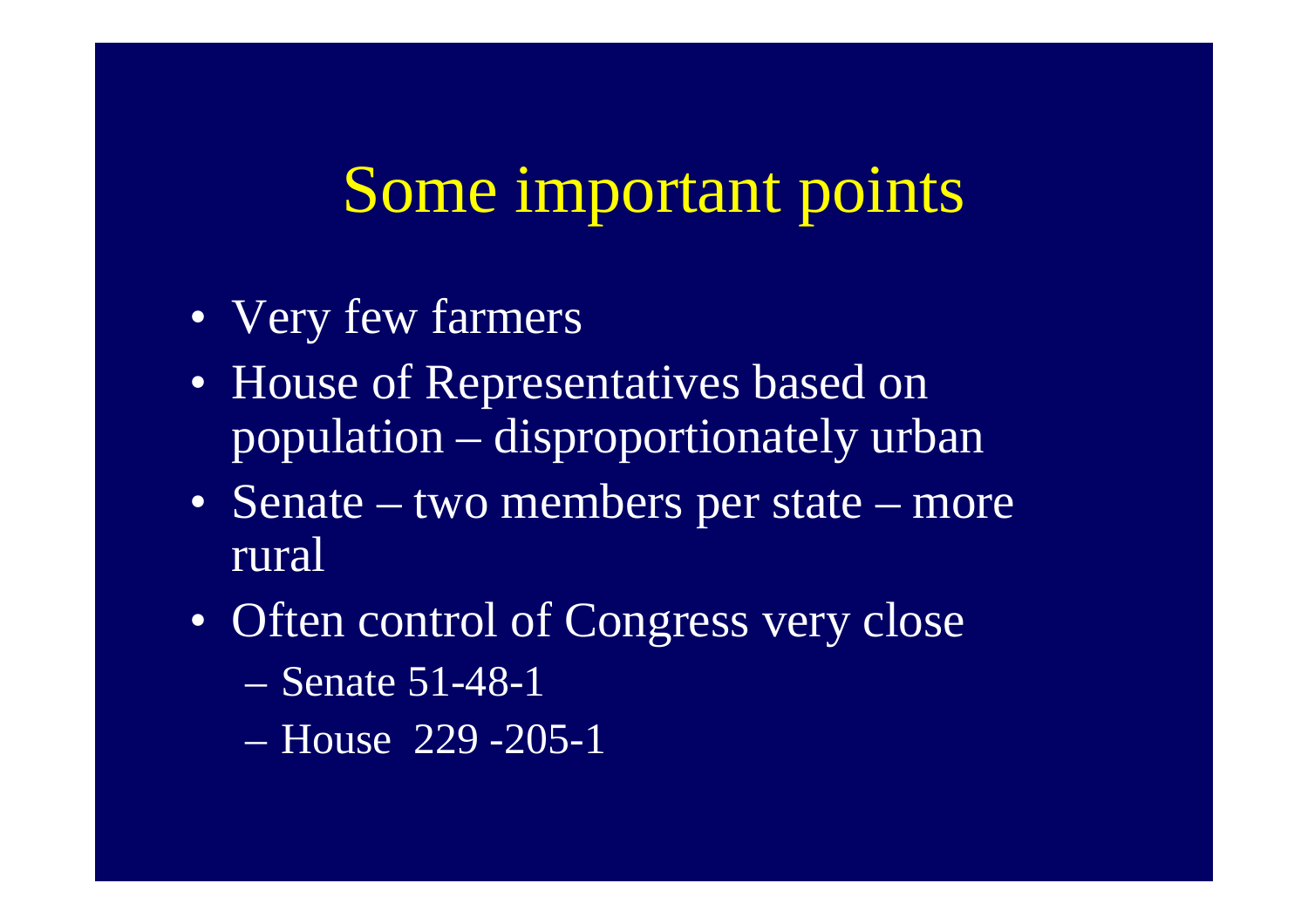#### **Other Points**

- Farmers vote together
- In a close election farm vote can be very important
- No one wants to tell farmers no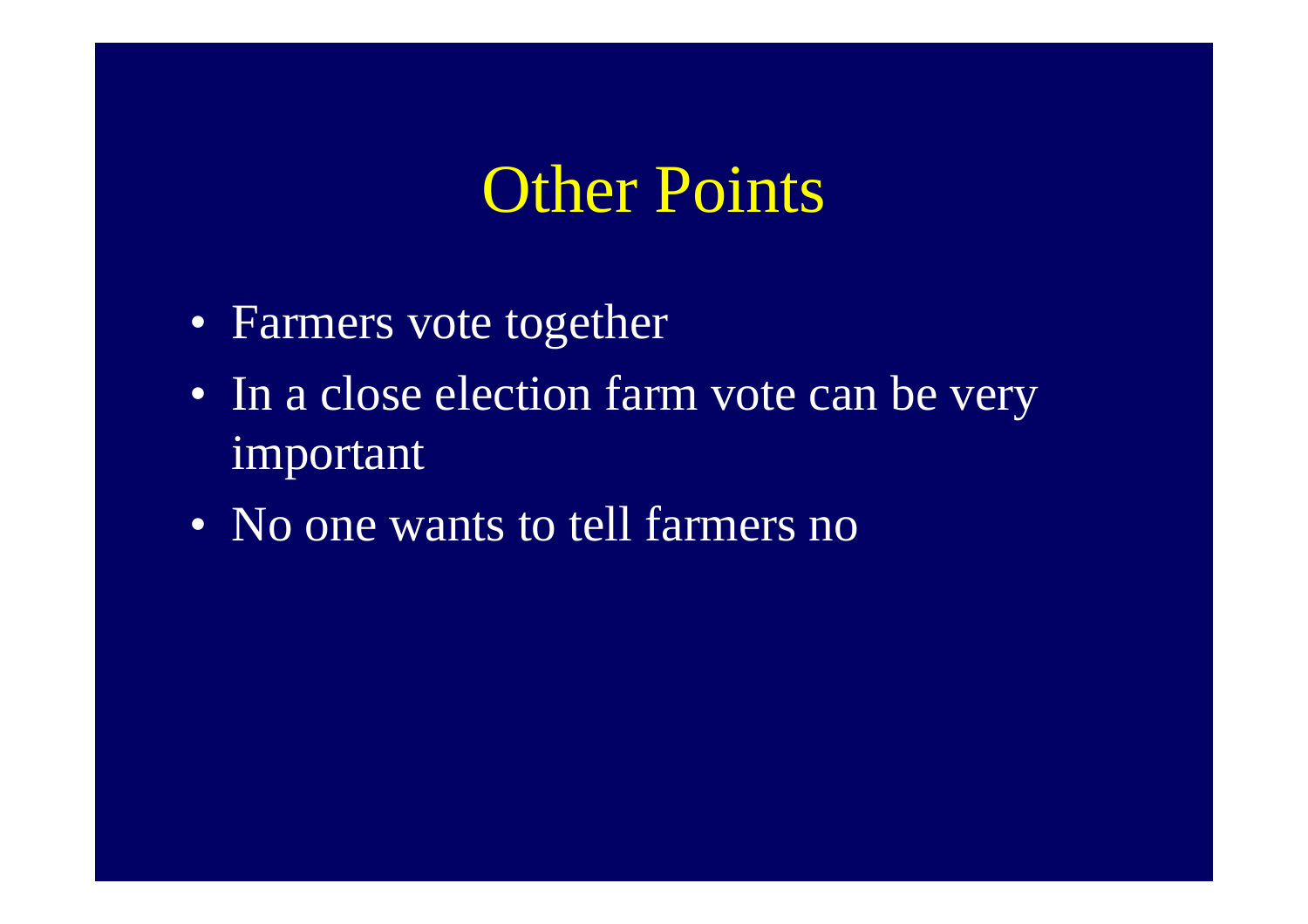### The Coalition

- Farmers
- Consumers
- Environmentalists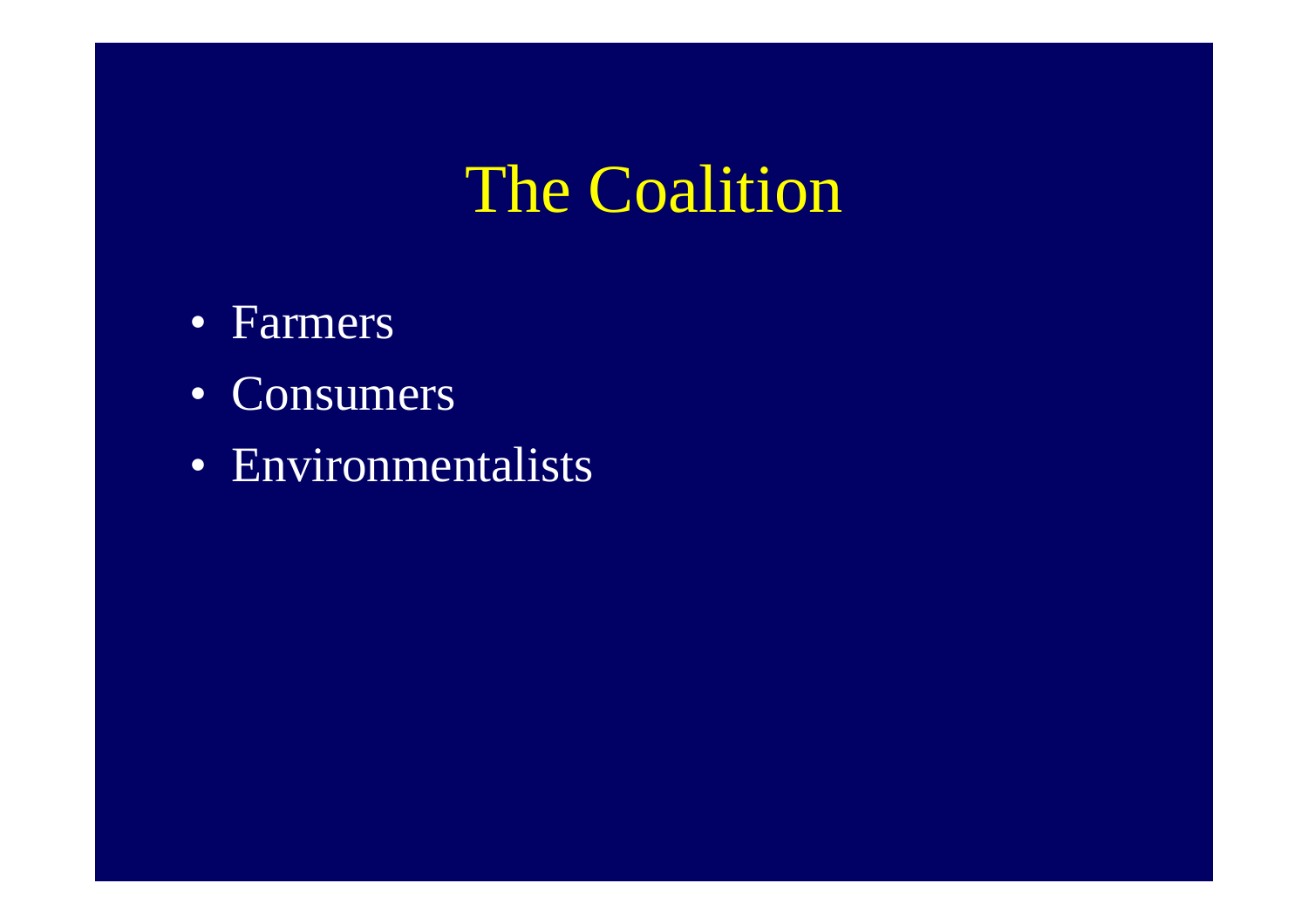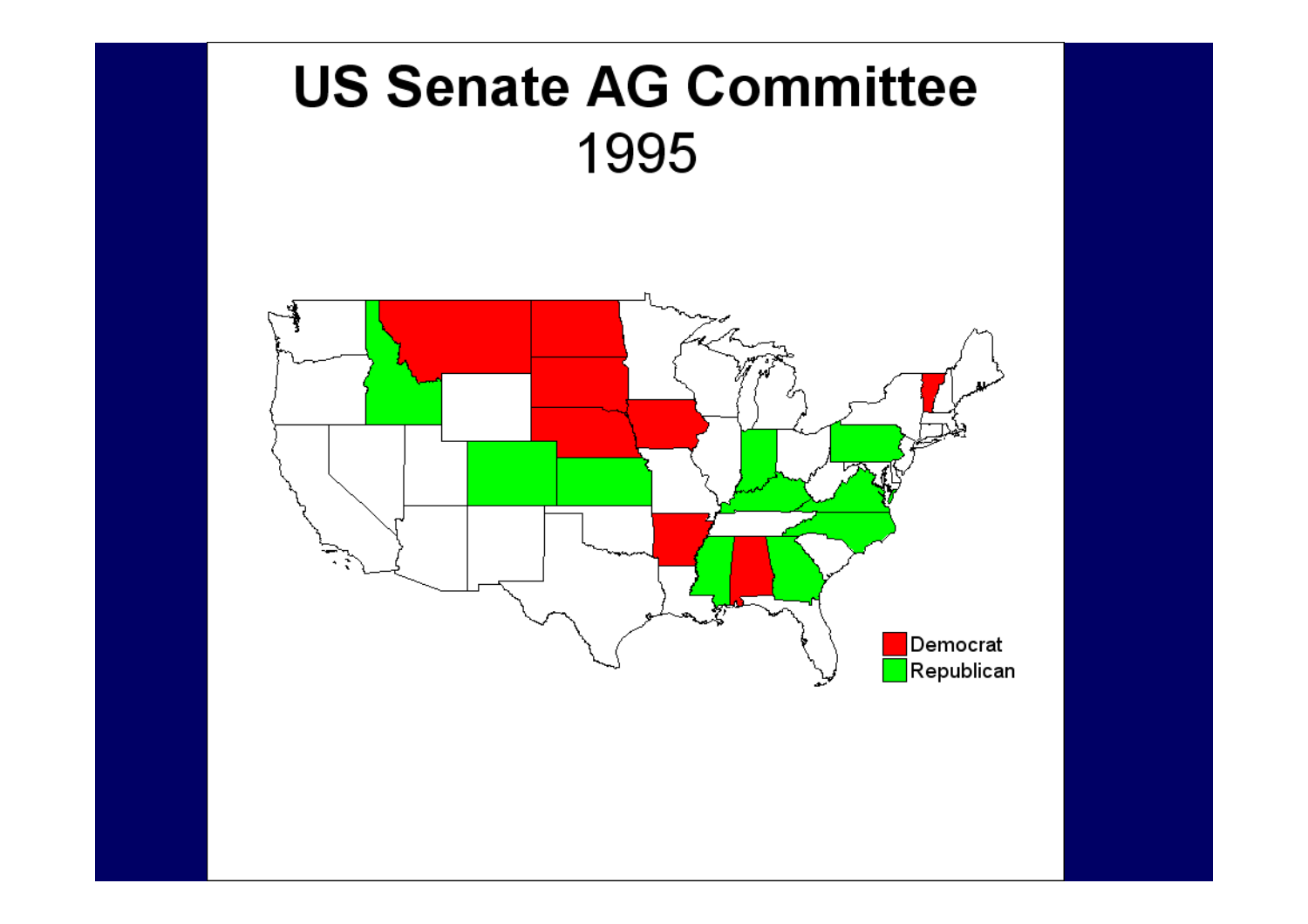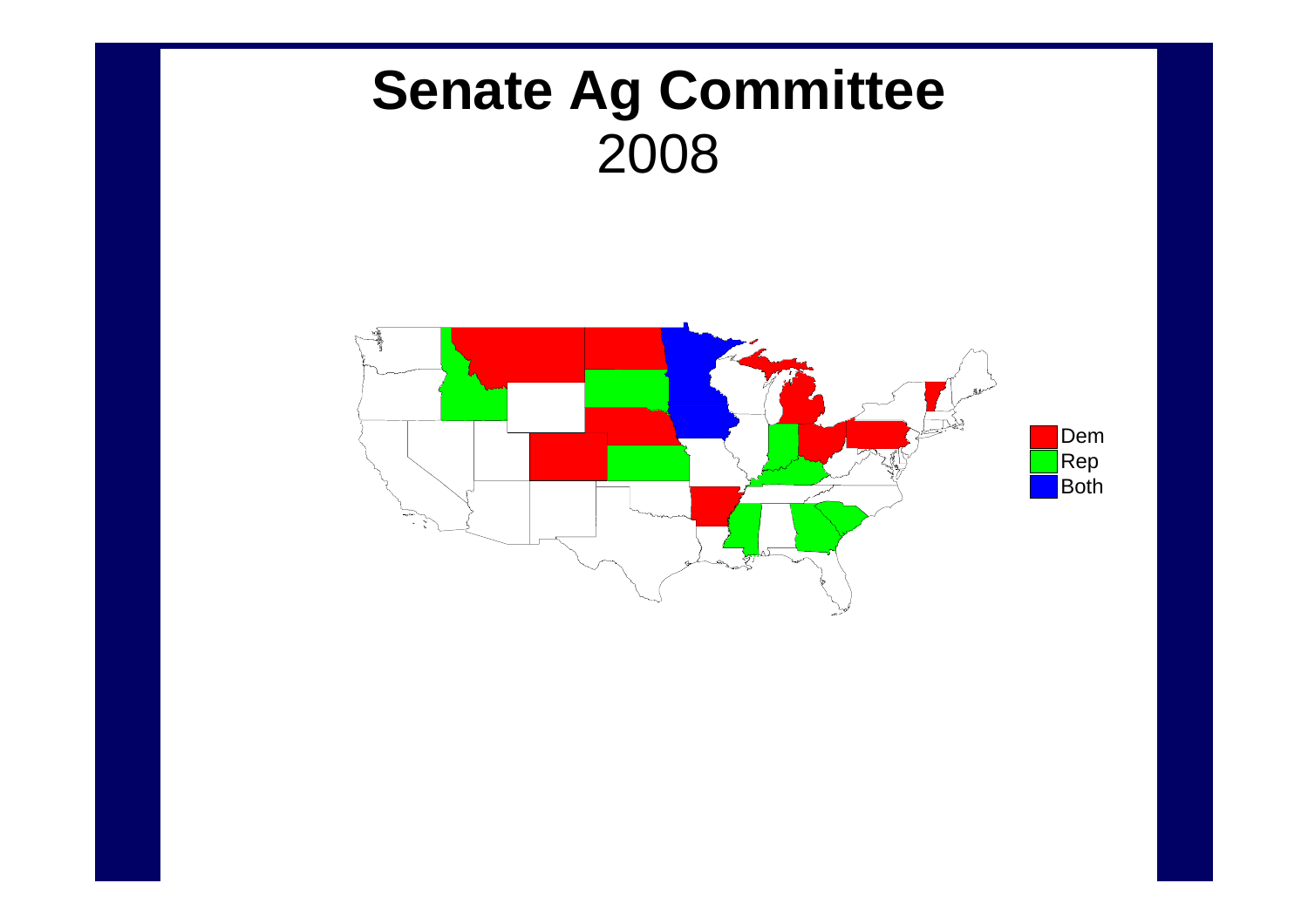### Policy and GATT

- Small countries walked out in Cancun
- Didn't believe U.S. and E.U. and Japan want to reform agricultural policies
- Poliicians don't want to take the political risk